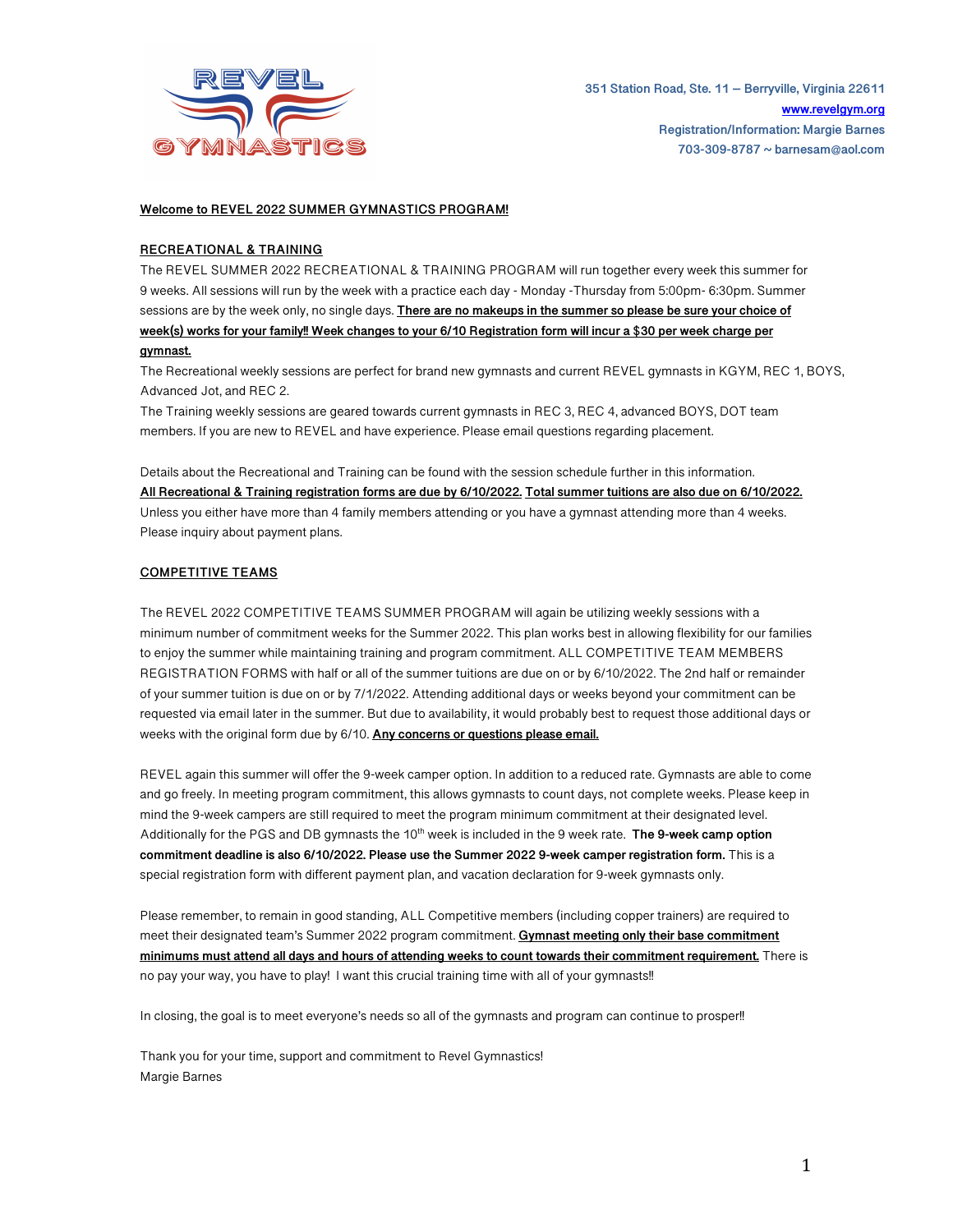#### **REVEL SUMMER 2022 RATE SHEET**

No weeks can be mixed. No make-ups or refunds are available. Only doctor provided note for illness or injury will receive a credit or make-up. Transferring weeks after 6/10/2022 is based upon availability and will incur \$30 transfer fee per gymnast.

| LEVEL      | <b>HOURS</b> | <b>DAYS</b>    | $#$ of         |        |       |             |       |       |        |        |                |             |        |
|------------|--------------|----------------|----------------|--------|-------|-------------|-------|-------|--------|--------|----------------|-------------|--------|
| Of         | Per          | Per            | Weeks          | Camp   | 1     | 2           | 3     | 4     | 5      | 6      | $\overline{7}$ | 8           | 9      |
| Camp       | week         | week           | Required       | Rate   | W     | W           | W     | W     | W      | W      | W              | W           | W      |
|            |              |                |                | per    | E     | E           | E     | E     | E      | E      | E              | E           | E      |
|            |              |                |                | week   | E     | E           | E     | E     | E      | E      | E              | E           | E      |
|            |              |                |                | (min.) | K     | Κ           | K     | K     | K      | K      | Κ              | Κ           | K      |
|            |              |                |                |        |       | $\mathbb S$ | S     | S     | S      | S      | S              | $\mathbb S$ | S      |
|            |              |                |                |        |       |             |       |       |        |        |                |             |        |
|            |              |                |                |        |       |             |       |       |        |        |                |             |        |
|            |              |                |                |        |       |             |       |       |        |        |                |             |        |
|            |              |                |                |        |       |             |       |       |        |        |                |             |        |
|            |              |                |                |        |       |             |       |       |        |        |                |             |        |
| PGS        | 14           | $\overline{4}$ | $\overline{4}$ | \$225  | N/A   | N/A         | N/A   | \$900 | \$1000 | \$1125 | \$1225         | \$1320      | \$1395 |
| DB         | 12           | $\overline{4}$ | $\overline{4}$ | \$216  | N/A   | N/A         | N/A   | \$860 | \$972  | \$1076 | \$1164         | \$1261      | \$1341 |
| CC1&2      | 8            | $\overline{4}$ | 4              | \$176  | N/A   | N/A         | N/A   | \$700 | \$795  | \$876  | \$952          | \$1032      | \$1089 |
| Copper     | 8            | $\overline{4}$ | 3              | \$175  | N/A   | N/A         | \$525 | \$700 | \$795  | \$876  | \$952          | \$1032      | \$1089 |
| Trainer    |              |                |                |        |       |             |       |       |        |        |                |             |        |
| ТC         | 6            | $\overline{4}$ | N/A            | \$156  | \$156 | \$312       | \$468 | \$624 | \$702  | \$777  | \$841          | \$911       | \$969  |
| <b>REC</b> | 6            | $\overline{4}$ | N/A            | \$156  | \$156 | \$312       | \$468 | \$624 | \$702  | \$777  | \$841          | \$911       | \$969  |

Gymnasts attending 1-8 weeks -Please use the REVEL 2022 SUMMER REGISTRATION FORMS WITH COMMITMENT WEEKS DECLARED ARE DUE BY 6/10/2022 along with half of the total summer tuition or paid in advance to service.

Gymnasts doing the 9-week program – Please use the REVEL 2022 "9-WEEK CAMPER" REGISTRATION FORM these ARE DUE BY 6/10/2022 along with 6/10/2022 installment. 2nd installment is due 7/1/2022. Final installment is due 8/1/2022.

A 10<sup>th</sup> week is offered only to DB and PGS group. This week is SUMMER WK #1 on the calendar and listed under the level information as DB#1 and PGS #1. Any DB and PGS gymnasts may use this week as 1 of their 4 countable weeks. A 10<sup>th</sup> week is not offered to COPPER, TRAINING or REC.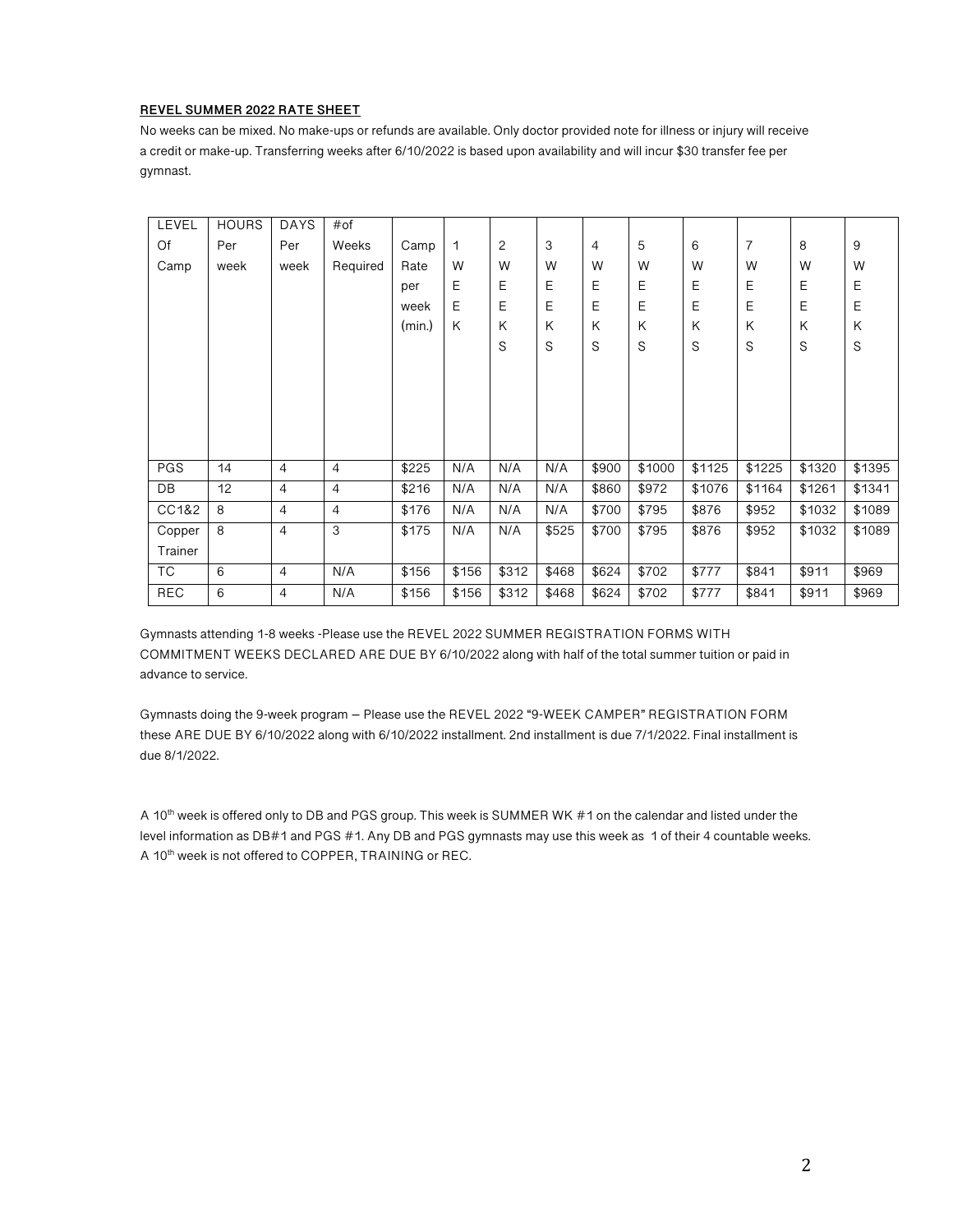

**REVEL 2022 COMPETITIVE TEAMS SUMMER SESSIONS** is divided into three levels. Please refer to the Summer 2022 gymnast placements for summer team designation. Week costs are on rate sheet under camp level.

# **COPPER 1, 2 &TRAINING (CCCT) – Summer 2022 program commitment for COPPER 1 & 2 is 4 weeks. COPPER TRAINING is 3 weeks.**

| <b>SESSIONS</b> | <b>DATES</b>  | <b>DAYS</b> | <b>TIMES</b>         |
|-----------------|---------------|-------------|----------------------|
| CCCT#1          | $6/15 - 6/18$ | w-s         | <b>NOT AVAILABLE</b> |
| CCCT#2          | $6/20 - 6/23$ | M-TH        | 200-400PM            |
| CCCT#3          | $6/27 - 6/30$ | M-TH        | 1100-100PM           |
| CCCT#4          | 7/5 - 7/8     | T-F         | 500-700PM            |
| CCCT#5          | $7/11 - 7/14$ | M-TH        | 200-400PM            |
| CCCT#6          | 7/18 - 7/21   | M-TH        | 1100-100PM           |
| CCCT#7          | 7/25 - 7/28   | M-TH        | 500-700PM            |
| CCCT#8          | $8/01 - 8/04$ | M-TH        | 200-400PM            |
| CCCT#9          | $8/08 - 8/11$ | M-TH        | 1100-100PM           |
| CCCT#10         | $8/15 - 8/18$ | M-TH        | 500-700PM            |

# **DIAMOND/BRONZE (DB) - Summer 2022 program commitment is 4 weeks.**

| <b>DATES</b>  | <b>DAYS</b> | <b>TIMES</b>        |
|---------------|-------------|---------------------|
| 6/15 - 6/18   | w-s         | <b>SEE CALENDAR</b> |
| 6/20 - 6/23   | M-TH        | 1100-200PM          |
| $6/27 - 6/30$ | M-TH        | 430-730PM           |
| $7/5 - 7/8$   | T-F         | 200-500PM           |
| 7/11 - 7/14   | M-TH        | 1100-200PM          |
| 7/18 - 7/21   | M-TH        | 430-730PM           |
| 7/25 - 7/28   | M-TH        | 200-500PM           |
| $8/01 - 8/04$ | M-TH        | 1100-200PM          |
| $8/08 - 8/11$ | M-TH        | 430-730PM           |
| $8/15 - 8/18$ | M-TH        | 200-500PM           |
|               |             |                     |

**PLATINUM, GOLD, SILVER (PGS)- Summer 2022 program commitment is 4 weeks.** 

| <b>DATES</b>  | <b>DAYS</b> | <b>TIMES</b>        |
|---------------|-------------|---------------------|
| $6/15 - 6/18$ | w-s         | <b>SEE CALENDAR</b> |
| $6/20 - 6/23$ | M-TH        | 400-730PM           |
| $6/27 - 6/30$ | M-TH        | 100-430PM           |
| 7/5 - 7/8     | T-F         | 1030-200PM          |
| 7/11 - 7/14   | M-TH        | 400-730PM           |
| 7/18 - 7/21   | M-TH        | 100-430PM           |
| 7/25 - 7/28   | M-TH        | 1030-200PM          |
| $8/01 - 8/04$ | M-TH        | 400-730PM           |
| $8/08 - 8/11$ | M-TH        | 100-430PM           |
| $8/15 - 8/18$ | M-TH        | 1030-200PM          |
|               |             |                     |